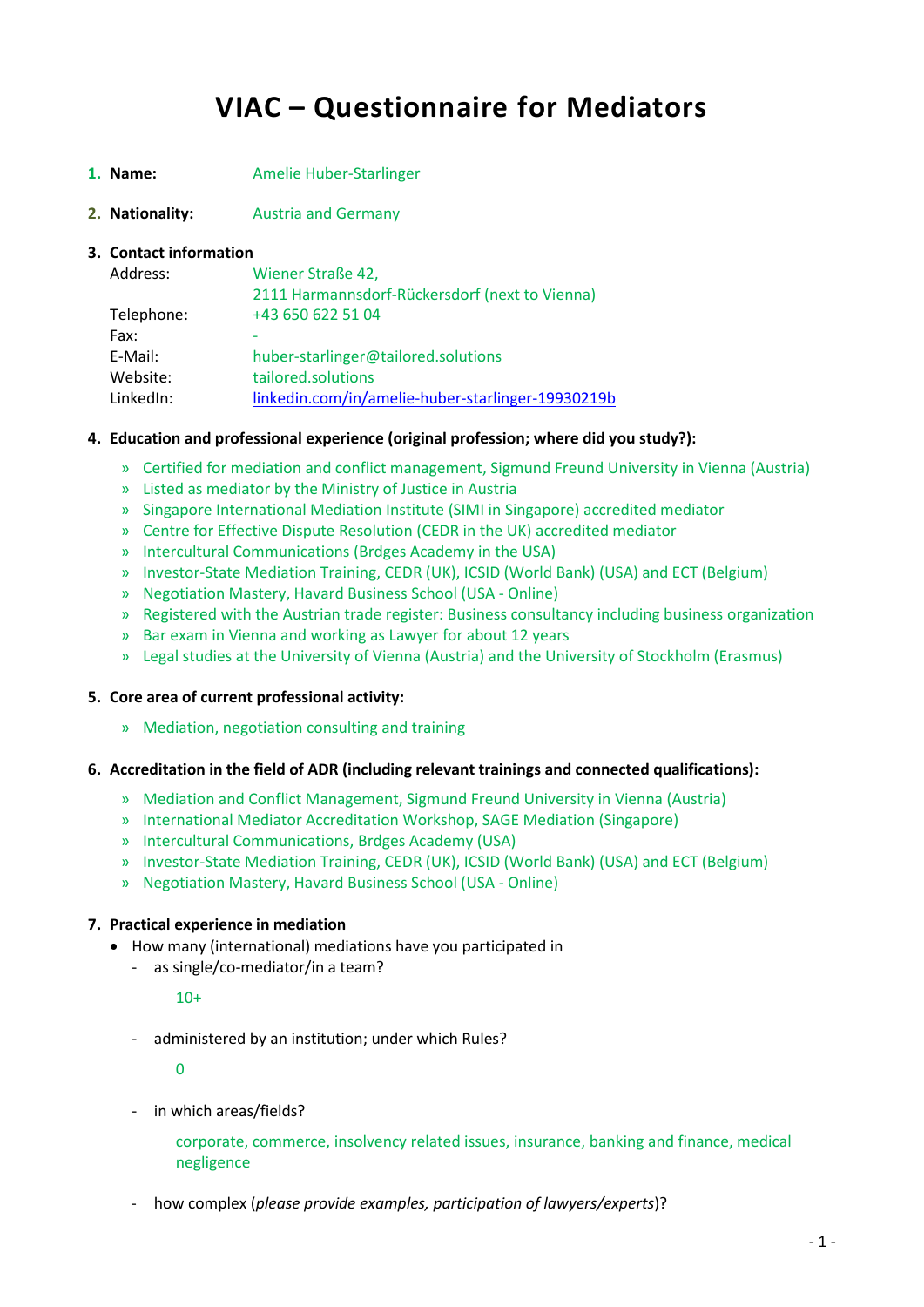I handled mediations with only the parties being present and mediations, where the parties were accompanied by internal and external legal counsel. Some cases involved only two parties and others involved a number of parties including cases where actually more parties were involved as well as cases where different interests were involved on one parties side e.g. insurers, sub-contractors, third-party funders, liquidators/insolvency administrators. The cases involved parties with the same nationality as well as international, cross-border cases involving parties with different nationality. The mediations were either conducted in-person or online by using a virtual platform, in particular zoom.

How often have you acted in a different function (e.g. consultant, expert)?

3

- What other ADR-experience do you have?
	- » Arbitrator in international and national arbitration proceedings (commercial)
	- » Previously working as counsel in domestic and international arbitration proceedings (commercial and investor-state)

# **8. Languages (including levels)**

Mother tongue:

» German and English

Working languages (i.e. languages in which you have both a spoken and written command so that you may conduct mediation proceedings in this language):

» German and English

Basic knowledge:

» n/a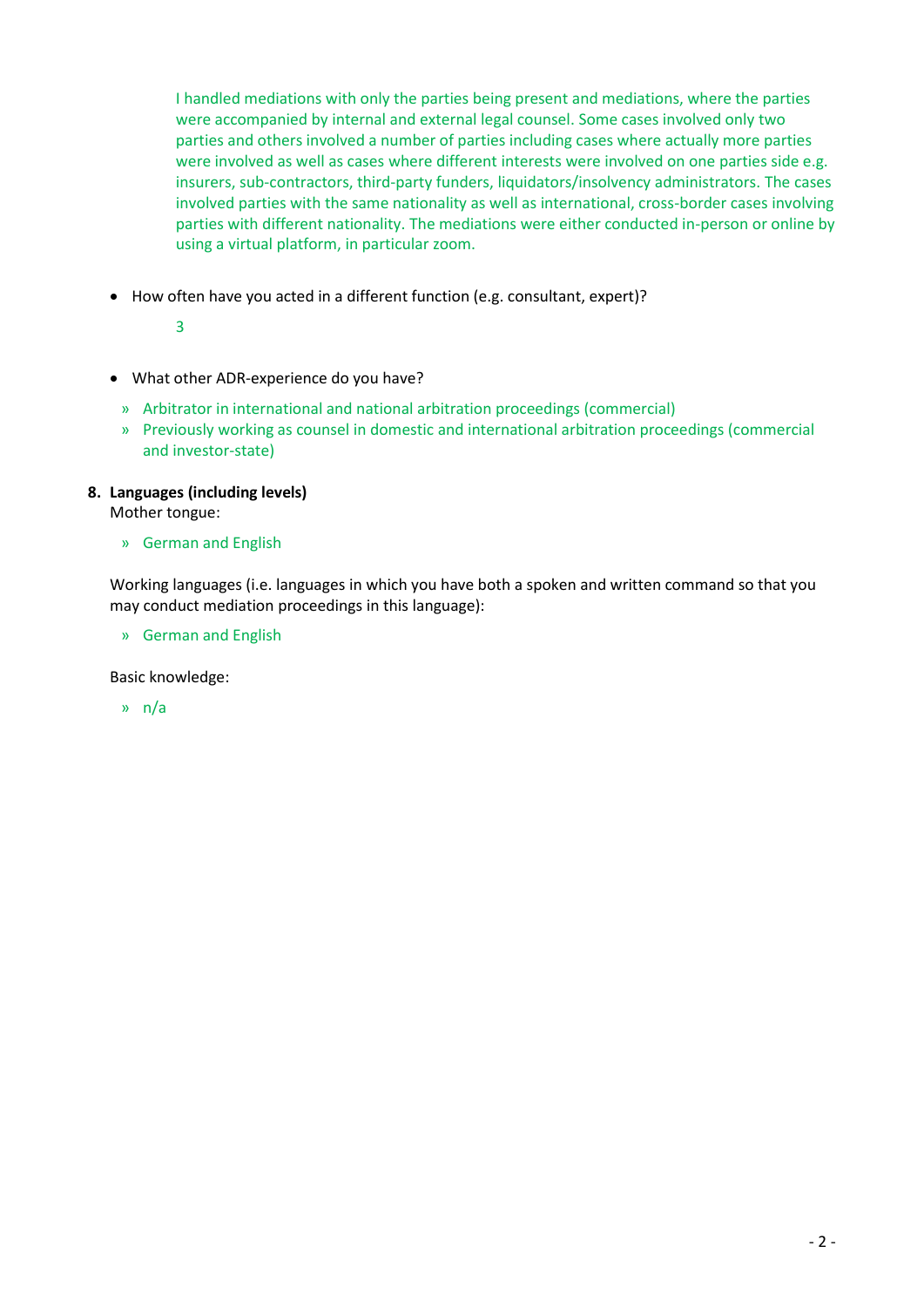# **9. Style of mediation**

*Where do you see yourself? Please tick box as appropriate or indicate your preferred style.*

I constantly expand my mediation knowledge and got trained and practiced in transformative, facilitative and settlement mediation in the UK, USA, Austria and Singapore. Pursuant thereto, I tailor the mediation custom-fit to the parties, their representatives and the dispute itself combining the best of different methods and techniques.



*©* Alexander, Nadja (2011) "The Mediation Meta-Model - the realities of mediation practice," *ADR Bulletin*: Vol. 12: No. 6, Article 5. Available at: [http://epublications.bond.edu.au/adr/vol12/iss6/5;](http://epublications.bond.edu.au/adr/vol12/iss6/5) *see also here for a detailed description of the 6 mediation styles.* 

# **10. Please describe aspects of your personality which could be interesting to clients you are going to mediate; what would former clients emphasize in your work?**

Clients and Parties describe(d) me as:

- » "exceptional analytic skill which enables her to discern crucial points in highly complex factual and legal constellations in short instance"
- » "she is highly skilled in devising and implementing negotiation techniques and has demonstrated extraordinary social tact and skills suitable to almost any imaginable scenario"
- » "an extremely competent and professional practitioner"
- » "she brings new solutions to the discussion and establishes a very approachable way of communication"
- » "patient and thoughtful"
- » "listens carefully"

# **11. Publications and other activities in ADR related matters (e.g. training sessions, seminars, conferences, articles and others):**

- » "International Perspectives on Mediation What we can learn from each other", Will Work For Food (USA) moderated by Jeff Kichaven and Jean Lawler
- » (Key Note Speech) Med-Arb An Alternative Dispute Resolution Practice? at SCLA's 9th Global Forum (Online) of International Mediation (2020)
- » Codes of Conduct and Ethical Guidelines" in International Mediation, The Comparative Yearbook of International Business – Special Issue, 2020, Wolters Kluwer
- » "The use of mediative tools in arbitration" in Austrian Yearbook on International Arbitration, 2020, Manz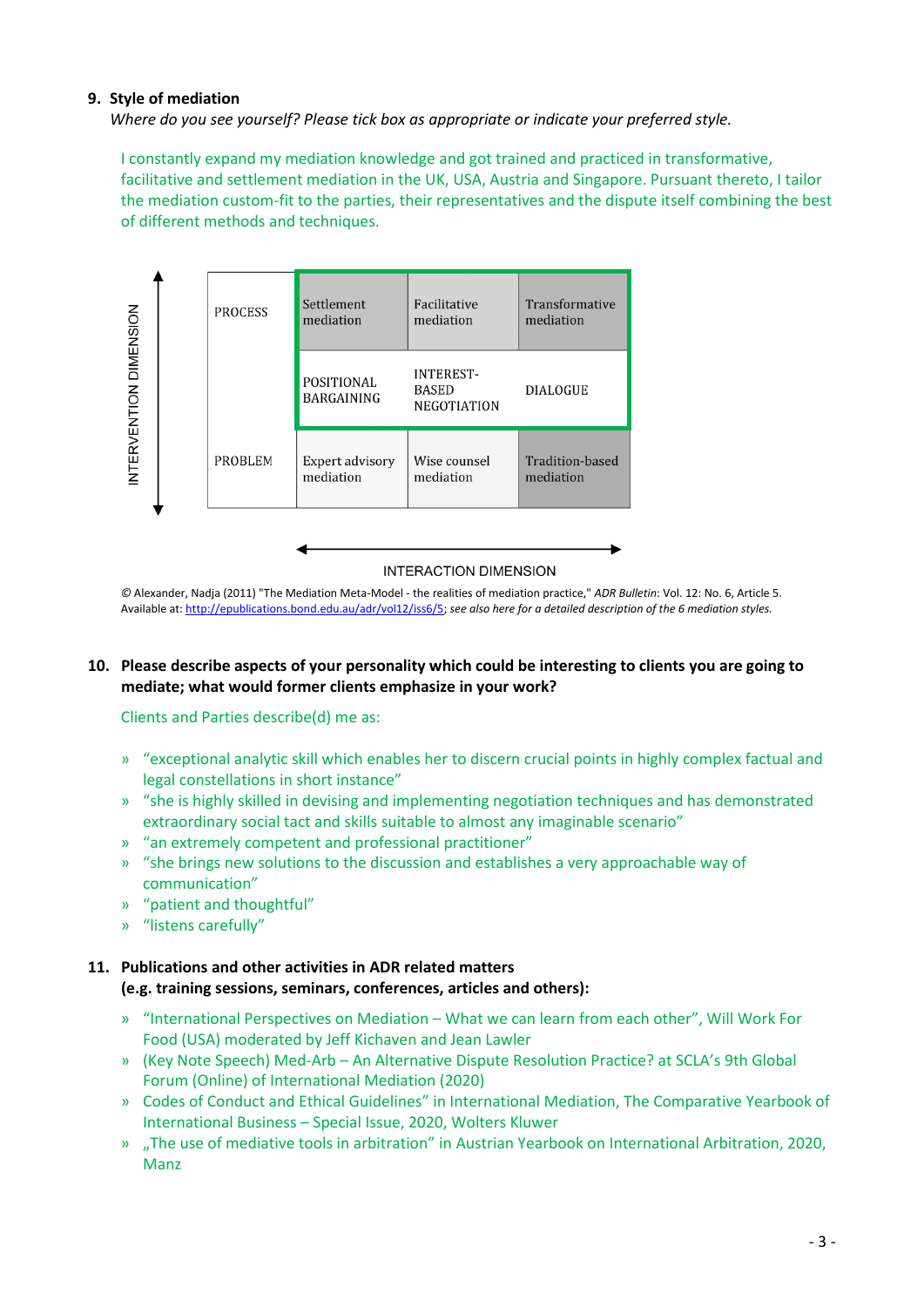- » Speech ..How mediation training changes the practice? What is the impact of different training in the conduct of cross-border mediation" at the International Mediation Symposiums in Salzburg (2019)
- » Austrian round table international business mediation (Co-Organizer)
- » Organizer and host of the 360° ADR (Alternative Dispute Resolution) Midweek Talks (since 2020)

# **12. Memberships in mediation institutions / functions in mediation institutions/organizations:**

- » SIMI (Singapore International Mediation Institute)
- » AVM (Attorneys' Association for Mediation and Cooperative Negotiation)
- » ÖBM (Austrian Federal Association of Mediators)
- » Mediation Advisory Board of the International Arbitral Institution of the Austrian Chamber of Commerce (VIAC)
- » Austrian Association of Medical Law
- » e-pom.eu Online Mediation for platforms and their business users
- **13. Special expertise or specializations (***please list a maximum of three***) in your ADR-practice:**
	- » Commercial, corporate as well as banking and finance

# **14. Soft Skills (e.g. intercultural competences):**

- » Handling and mediating cross-border disputes involving parties from different regions and parts of the world
- » Mediation and soft skills training in different parts of the world (see above)

# **15. How do you ensure your professional quality (e.g. coaching, practice supervision, etc?**

- » Regular training, conferences, webinars, seminars, reflective mediation
- » Invited as lecture to in-person and online conferences and webinars
- **16. Date of birth:** 21. April 1983

VIAC offers mediation practitioners the possibility to present themselves on its website. VIAC reserves the right to publish any presentations submitted and to remove it as the case may be. Parties are free to nominate a mediator of their choice and so is the VIAC Board when appointing a mediator. These presentations do not constitute recommendations but may assist the parties in choosing a mediator willing to conduct proceedings according to the Vienna Mediation Rules. The fact that a mediation practitioner appears on this list, does not authorize this person to use the title "VIAC-mediator".